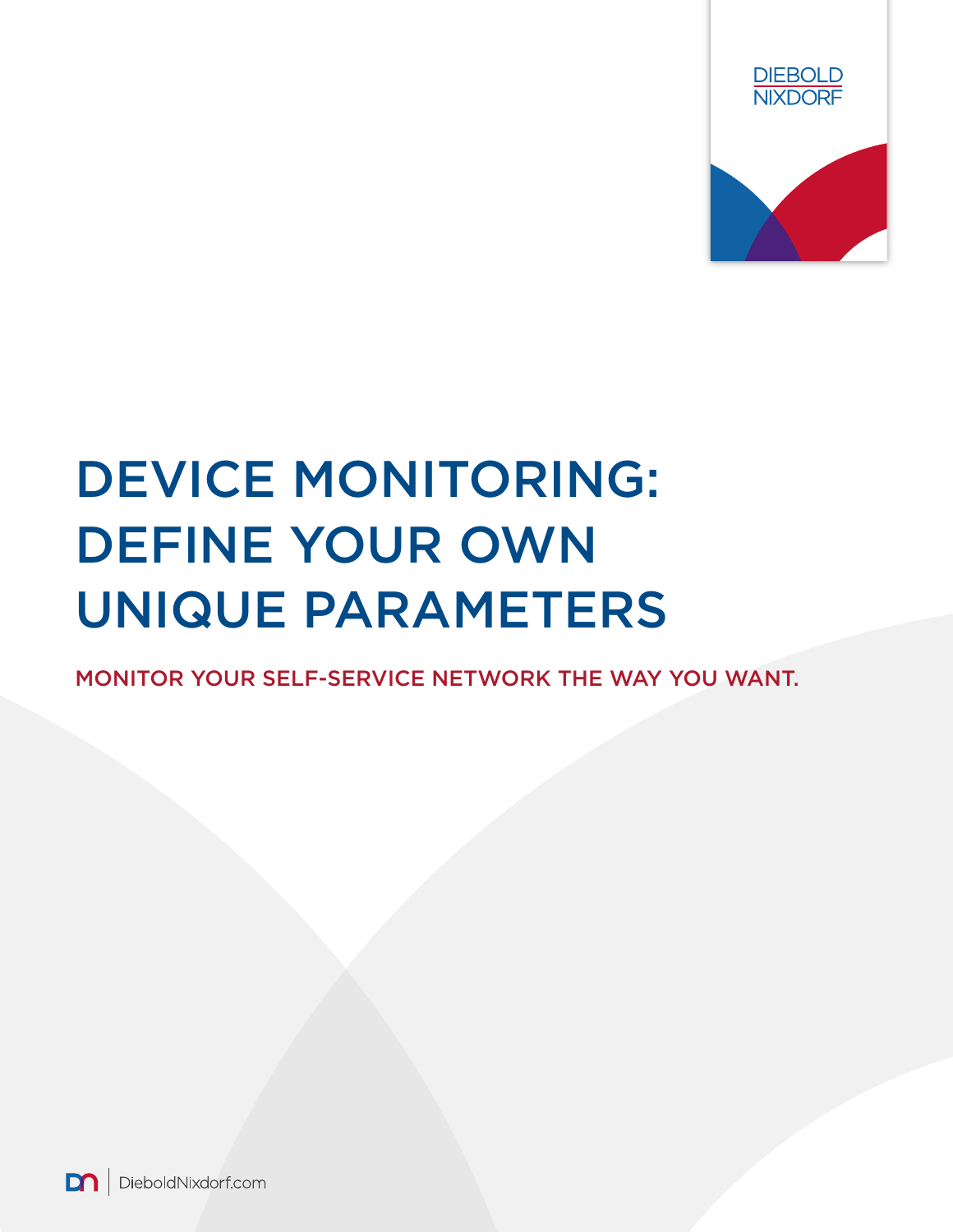## DEVICE MONITORING: DEFINE YOUR OWN UNIQUE PARAMETERS

ATMs and the rest of your financial institution's self-service devices are becoming far more complex than they once were. Software upgrades are happening more frequently than ever, and multi-vendor networks are the norm, not the exception. There are more than 4,000 events that can affect a self-service terminal – and anyone charged with ATM maintenance or operations probably feels as if they've experienced them all at one time or another.

## THE FACT IS...

New technology and evolving consumer behavior is crashing up against legacy infrastructure and limited back-end visibility, forming a perfect storm for ATM operations teams.

Two recent statistics stand in jarring comparison to one another:



Nearly three out of four respondents in ATM Marketplace's 2016 ATM and Self-Service Software Trends report felt that ATMs will increase in importance by 2020, **3<sup>OF4</sup>** <sup>2</sup> **as more automation will be introduced to <b>30 and 30 and 30 and 30 and 30 and 30 and 30 and 30 and 30 and 30 and 30 and 30 and 30 and 30 and 30 and 30 and 30 and 30 and 30 and 30 and 30 and 30 and 30 and 30 an** handle additional types of transactions."



Three out of four FIs said they had limited visibility and/or were not getting enough information when asked about monitoring their ATM fleet.

Availability and reliability are high priorities for ATM channel teams around the globe. The true cost of a terminal being out of service goes far beyond the tangible expense of lost transactions (estimated at up to 10 cents per minute). The negative perceptions about a financial institution's brand that could be conjured when consumers experience an out-ofservice ATM are also very real, and potentially significant.



Average cost of ATM downtime.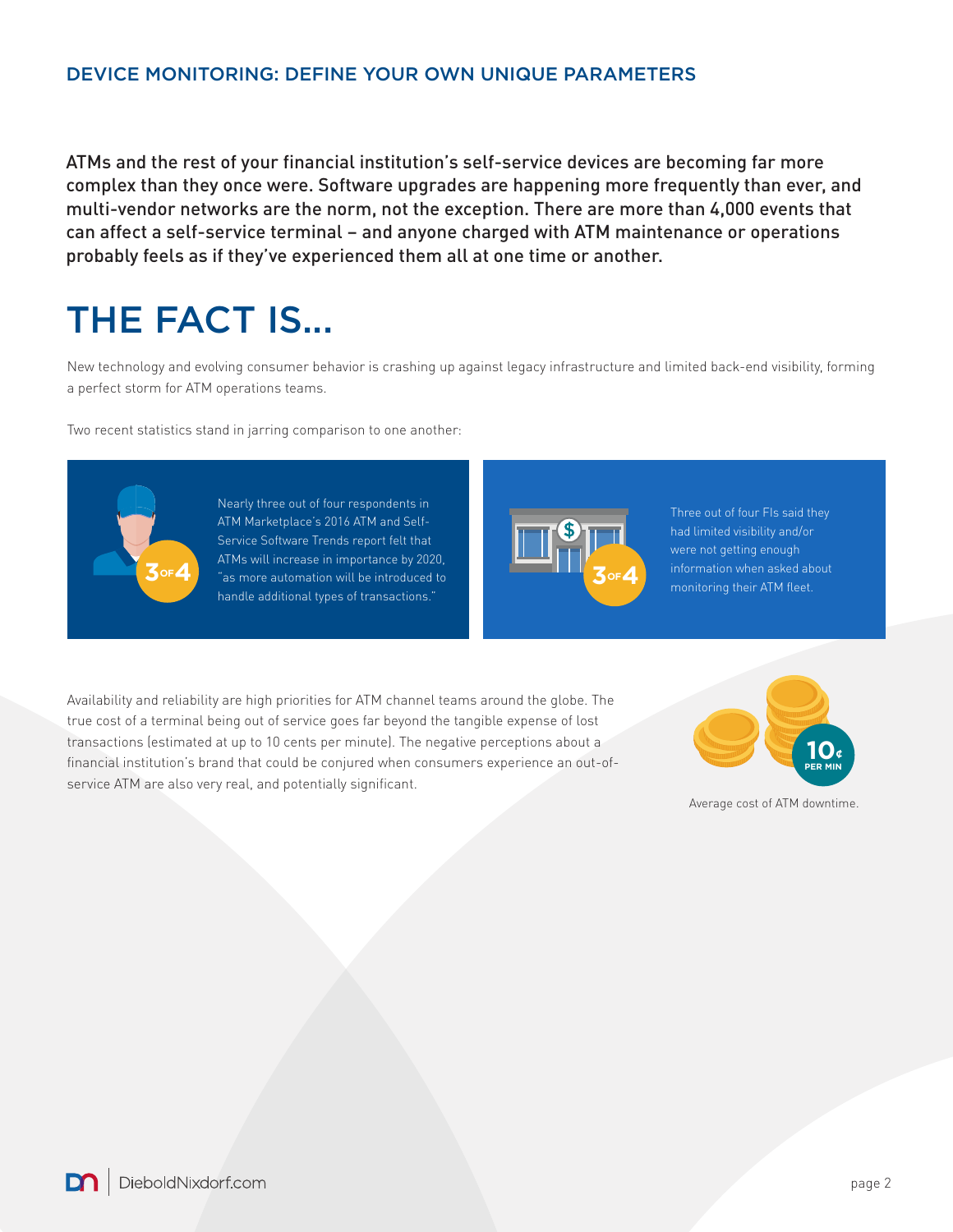# WHAT IT MEANS TO YOU

Comprehensively monitoring the self-service channel has never been more critical to success. A multi-vendor, multi-device monitoring tool is the only way you'll be able to get a holistic view of everything that's happening in your network.



For instance, if a specific terminal is down for 48 minutes on a given day, are you able to tell if it went down during peak hours, or why it malfunctioned? Or if any other terminals were affected? Truly holistic monitoring software will be able to automatically collect and report on that data, sending it to various departments and levels of management, allowing your organization to make refinements to help optimize the network.

This capability should extend to as many devices as possible. If the machine is running Microsoft, Linux, or any embedded OS that supports SNMP (Simple Network Management Protocol) messages, your software monitoring tool should be able to grab those fault messages, process business rules and help manage those machines.



MONITOR MORE

POS DEVICES



TELLER AUTOMATION **DEVICES** 



EVEN YOUR OFFICE COFFEE MAKER!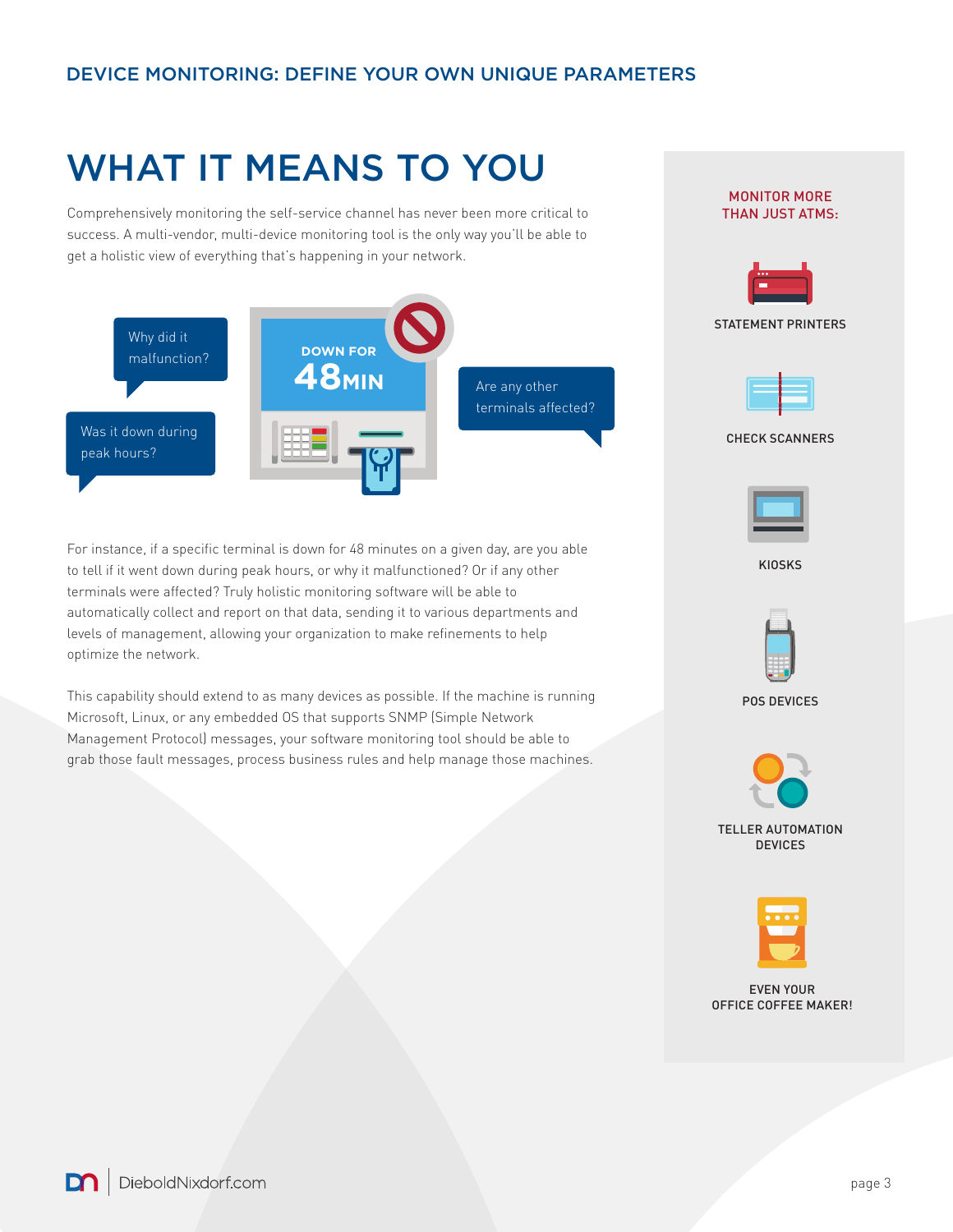# MAKING THE DATA ACTIONABLE

Gathering the information is only half the battle. If the data is only understandable to one or two software engineers on your team, it's not going to be much help in the day-to-day management of your network. A good monitoring tool will offer up key stats and data points in an easy-to-understand format, through a desktop computer, tablet, or mobile device – whatever works best for your team.

Service technicians should be able to pull logs, trace files, get results from automated test patterns and be able to quickly review information in real time, either at a terminal or remotely, that can help them get a picture of the ATM's current status. Behind the scenes, that software should be doing the heavy lifting:

- Logging and tracking error rates on individual modules, to better predict and flag potential failures before they occur
- Resolving minor errors and issues automatically, with no user intervention
- Parsing the data according to flexible, changeable rules that meet your organization's KPIs
- Sorting the data into a measurable, easy-to-understand dashboard that can be shared with key stakeholders outside the ATM channel

Think of your monitoring tool like a Swiss Army knife. Do you want one simple blade? Or do you want something that has the tool you need, no matter what the situation?

Some monitoring tools available on the market today focus on a set of network status messages. Historically, that's about 20-60 messages. When the monitoring system gets one of those messages from the ATM, a ticket is created, and that ticket is turned into a dispatch. The service technician or CIT provider goes to the machine and evaluates the issue, based on minimal information – nothing more than the standard, general status message.

With 4,000+ events possible, monitoring and reporting out just 60 general status messages means your team and techs are using a chainsaw when they could be using a scalpel. A better solution is to incorporate monitoring software that places an agent directly on each ATM, so you get detailed, specific information. Device monitoring can figuratively put eyes, ears and a brain on self-service terminals, and remotely determine what is – and isn't – working within the network.

| <b>STATUS MESSAGE APPROACH</b>                                                                              | 'S<br><b>AGENT APPROACH</b>                                                                                                                                                                                                                                            |
|-------------------------------------------------------------------------------------------------------------|------------------------------------------------------------------------------------------------------------------------------------------------------------------------------------------------------------------------------------------------------------------------|
| Error occurs, monitoring tool<br>chooses from a group of 60<br>generic messages.                            | Error occurs, monitoring tool<br>chooses from around 1,000<br>specific messages.                                                                                                                                                                                       |
| Ticket is generated and the<br>appropriate team (software<br>engineers, CIT, service techs)<br>is notified. | Monitoring tool has three options:<br>1. Attempt to solve the issue<br>automatically.<br>2. Prioritize the issue as a non-<br>critical error and report out on it.<br>3. Prioritize the issue as critical and<br>send detailed information to the<br>appropriate team. |
| Someone visits the machine to<br>determine the specific error and fix it.                                   | A team member resolves the issue<br>remotely, or the appropriate person<br>visits the machine                                                                                                                                                                          |

"I'm a former ATM Ops Manager, and I can tell you that each of the ATMs in my network were like my children. I wanted them to be healthy, up and running, performing at their peak at all times — and the only way to make that happen is with some kind of device monitoring software in place. You've got to have something that tells you the status of the machines."

## **— Matt Snow**

Diebold Nixdorf Availability Management Implementation Expert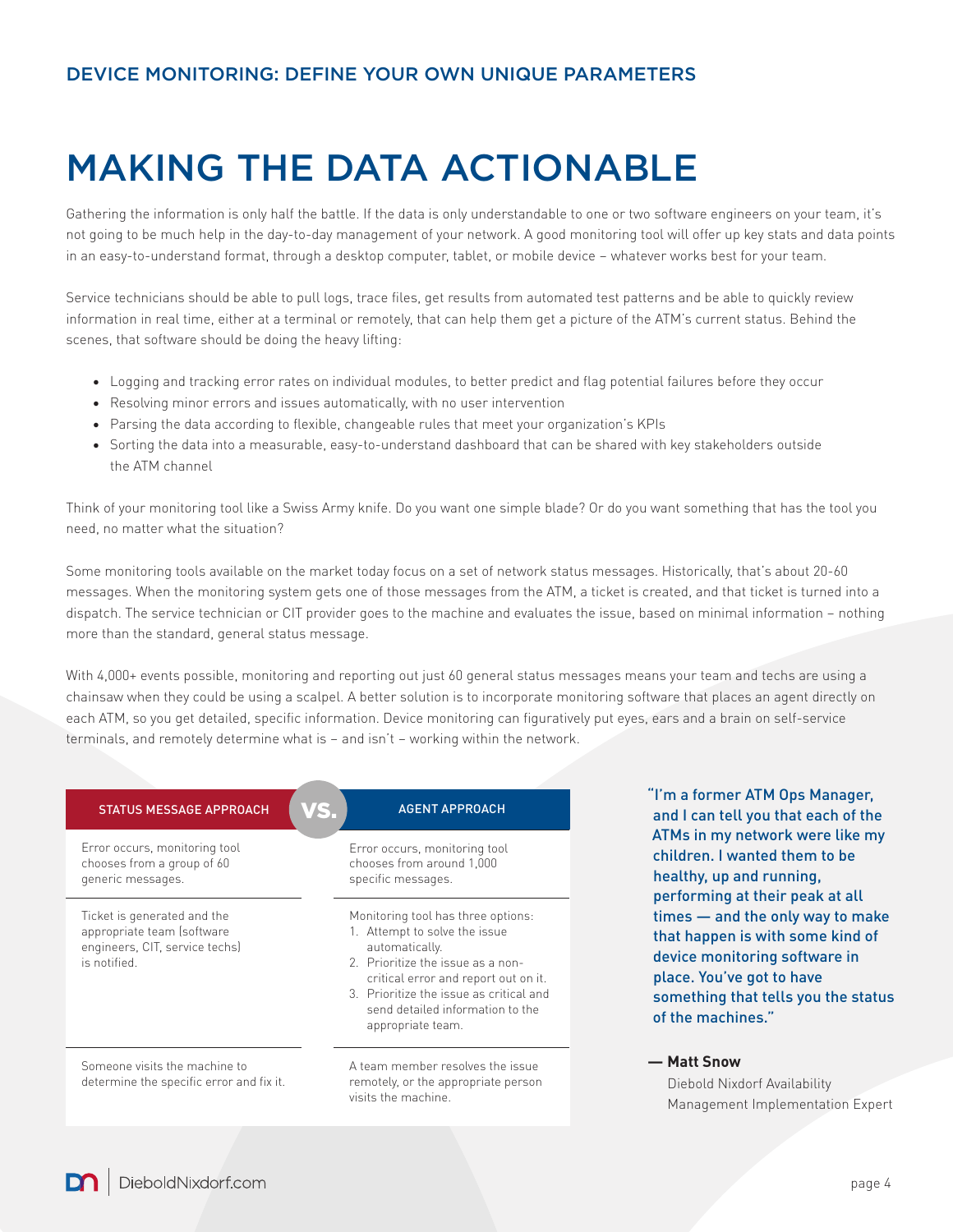## THE CHOICE IS YOURS

As your organization shifts from manual oversight to a monitoring tool, your strategy needs to shift as well. Rather than focusing on ad hoc challenges as they arise, you can focus on creating a personalized system. Your monitoring tool should enable you to filter out some issues (tabling them for weekly or monthly discussion) while highlighting the issues your team wants to prioritize. A collaborative partner like Diebold Nixdorf can help identify the most common fault types and, over time, work with you to refine the rule sets and diagnostic process you're using.

# THE BOTTOM LINE

The right monitoring tool can help you eliminate 50% of dispatching visits, alert you to issues before they cause your terminals to error, and give you the information you need to make better long-term decisions for the health of your self-service network.

Customization is key. No two banks face the same challenges, and no two banks have the same internal structure. With flexible solutions and experienced implementation experts, Diebold Nixdorf offers the world's leading software monitoring tools. We work with you to identify your unique priorities, so you can deliver better results across your entire selfservice channel.

"Historically, monitoring tools were like reading tea leaves — you're trying to deduce what went wrong based on very little information. Today's ATM monitoring software is like going to see a team of medical specialists who can diagnose and heal many, many different issues."

### **— Matt Snow**

Diebold Nixdorf Availability Management Implementation Expert

#### ABOUT THE AUTHOR



### **Yvonne Stoeckle**

Global Product Manager, Software

Yvonne specializes in availability and operations management for Diebold Nixdorf's software line of business, managing the products in our portfolio that optimize network availability and cash management. During her 30-year career at Diebold Nixdorf, she's driven the development and architecture of a wide range of financial software solutions.